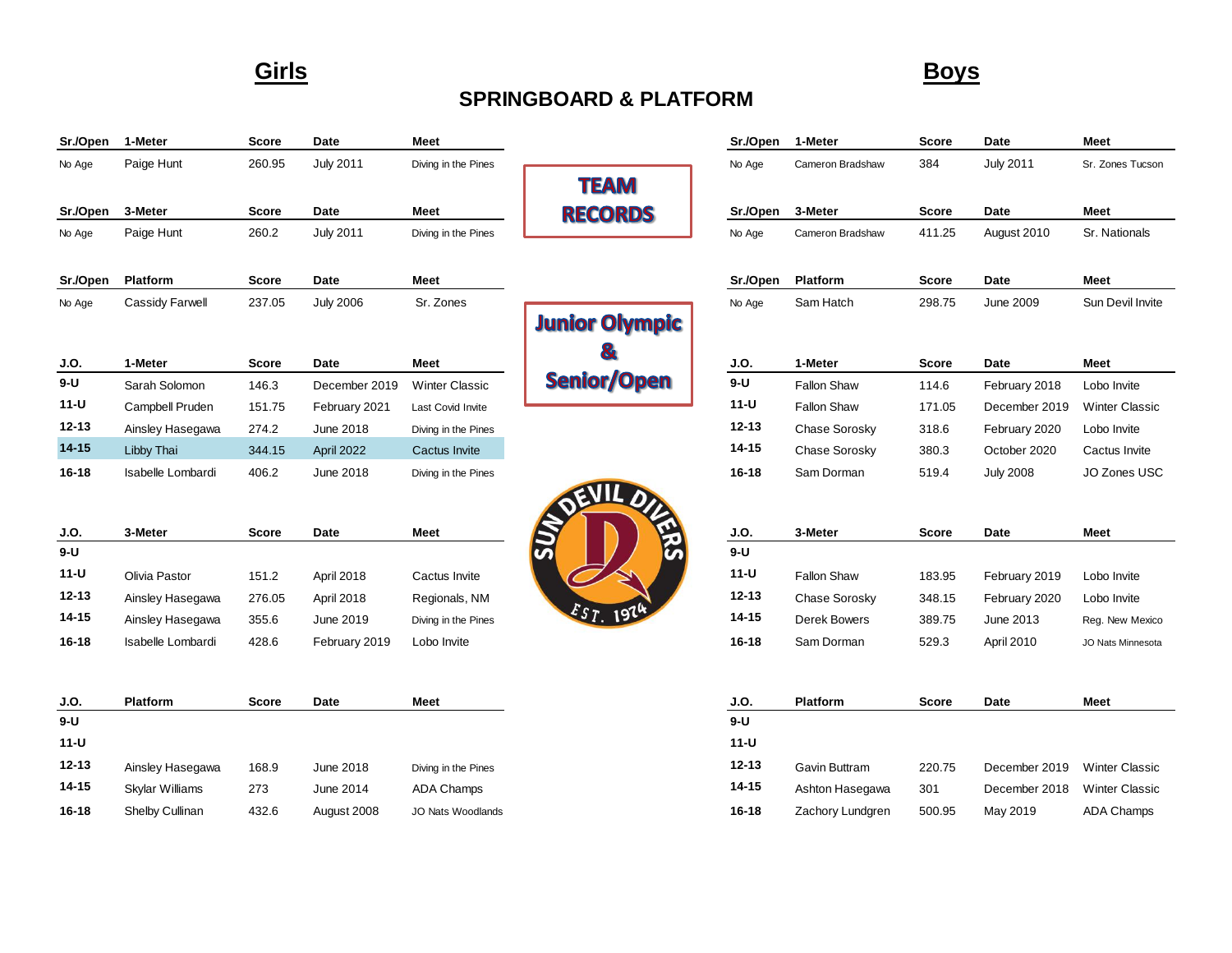#### **Girls Boys**

| 7-Under       | 1-Meter         | <b>Score</b> | Date              | <b>Meet</b>             |                  | 7-Under       | 1-Meter                  | <b>Score</b> | Date          | <b>Meet</b>           |
|---------------|-----------------|--------------|-------------------|-------------------------|------------------|---------------|--------------------------|--------------|---------------|-----------------------|
| <b>Bronze</b> | Zoey Fredrick   | 69.5         | <b>March 2020</b> | Mesa Invite             |                  | <b>Bronze</b> | Fallon Shaw              | 68           | March 2016    | Lobo Invite           |
| Silver        | Sarah Solomon   | 80.5         | December 2017     | <b>Winter Classic</b>   |                  | <b>Silver</b> | <b>Fallon Shaw</b>       | 79           | June 2016     | Diving in the Pines   |
| Gold          |                 |              |                   |                         |                  | Gold          | Fallon Shaw              | 94           | December 2016 | <b>Winter Classic</b> |
|               |                 |              |                   |                         | <b>TEAM</b>      |               |                          |              |               |                       |
| 7-Under       | 3-Meter         | <b>Score</b> | Date              | <b>Meet</b>             |                  | 7-Under       | 3-Meter                  | <b>Score</b> | Date          | <b>Meet</b>           |
| <b>Bronze</b> | Mea Albert      | 46.5         | November 2016     | <b>EVDC</b> vs SDD      | <b>RECORDS</b>   | <b>Bronze</b> | Fallon Shaw              | 65           | November 2016 | <b>EVDC vs SDD</b>    |
| Silver        |                 |              |                   |                         |                  | <b>Silver</b> |                          |              |               |                       |
| Gold          |                 |              |                   |                         |                  | Gold          |                          |              |               |                       |
| 8,9,10        | 1-Meter         | <b>Score</b> | Date              | <b>Meet</b>             |                  | 8,9,10        | 1-Meter                  | <b>Score</b> | Date          | <b>Meet</b>           |
| <b>Bronze</b> | Campbell Pruden | 91           | April 2019        | Cactus Invite           |                  | <b>Bronze</b> | <b>Hunter Fasci</b>      | 94           | June 2021     | <b>ADA Champs</b>     |
| Silver        | Campbell Pruden | 104.5        | June 2019         | Diving in the Pines     |                  | <b>Silver</b> | Caden LaFave             | 110.5        | April 2019    | Cactus Invite         |
| Gold          | Colbie Wieging  | 132.5        | March 2020        | Mesa Invite             | Future           | Gold          | Gavin Buttram            | 135          | March 2016    | Lobo Invite           |
| 8,9,10        | 3-Meter         | <b>Score</b> | Date              | <b>Meet</b>             | <b>Champions</b> | 8,9,10        | 3-Meter                  | <b>Score</b> | Date          | <b>Meet</b>           |
| <b>Bronze</b> | Olivia Pastor   | 95           | November 2016     | <b>EVDC</b> vs SDD      |                  | <b>Bronze</b> | <b>Christos Tzeremas</b> | 93           | November 2016 | EVDC vs SDD           |
| Silver        | Jordan Solomon  | 116.5        | December 2018     | <b>Winter Classic</b>   |                  | <b>Silver</b> | <b>Gavin Buttram</b>     | 114.5        | June 2016     | Diving in the Pines   |
| Gold          | Olivia Pastor   | 125          | December 2017     | <b>Winter Classic</b>   |                  | Gold          | Zachary Hernandez        | 126.5        | October 2016  | Cactus Invite         |
|               |                 |              |                   |                         |                  |               |                          |              |               |                       |
| 11,12,13      | 1-Meter         | <b>Score</b> | Date              | <b>Meet</b>             |                  | 11,12,13      | 1-Meter                  | <b>Score</b> | Date          | <b>Meet</b>           |
| <b>Bronze</b> | Vera Brewer     | 115.5        | February 2017     | Lobo Invite             |                  | <b>Bronze</b> | <b>Dustin Roulis</b>     | 104.5        | March 2020    | Mesa Invite           |
| Silver        | Vera Brewer     | 168.9        | August 2017       | <b>Westside Classic</b> | $\frac{1}{2}$    | <b>Silver</b> | Zev Berko                | 172.8        | December 2018 | <b>Winter Classic</b> |
| Gold          | Katlyn Jones    | 208.7        | April 2022        | Cactus Invite           |                  | Gold          | Zev Berko                | 205.35       | June 2018     | Diving in the Pines   |
| 44.49.49.     | $2$ Matas       |              | Dota              | <b>Moot</b>             |                  | 44 49 49      | $2$ Matas                | $0 - \cdots$ | <b>Data</b>   | <b>Maat</b>           |

| 11,14,15      | J-MELEI               | ocore | Date          | meer             | $\mathbf{z}$ | 11.12.13      | o-meter   | ocore  | Date          | meer                  |
|---------------|-----------------------|-------|---------------|------------------|--------------|---------------|-----------|--------|---------------|-----------------------|
| <b>Bronze</b> | McKenna Rapson        | 112.5 | November 2016 | EVDC vs SDD      | S            | <b>Bronze</b> | Zev Berko |        | June 2018     | Diving in the Pir     |
| Silver        | <b>Madison Hughes</b> | 160   | August 2017   | Westside Classic |              | Silver        | Zev Berko | 174.85 | December 2018 | <b>Winter Classic</b> |
| Gold          | Vera Brewer           | 179   | February 2018 | Lobo Invite      |              | Gold          | Zev Berko | 203.15 | June 2019     | Diving in the Pin     |
|               |                       |       |               |                  |              |               |           |        |               |                       |

| 14, 19, 10    | 1-Meler              | ouue   | Dale        | <b>INIGGL</b>    | $\sim$ $\sim$ $\sim$ | 14, 13, 10    | <b>I-MELEI</b>         | ouue  | Dale          | IVICCL                |
|---------------|----------------------|--------|-------------|------------------|----------------------|---------------|------------------------|-------|---------------|-----------------------|
| <b>Bronze</b> | Morgan Disney        | 123.5  | August 2017 | Westside Classic |                      | <b>Bronze</b> | Owen Lang              | 115.5 | December 2016 | <b>Winter Classic</b> |
| Silver        | Alia Cummins         | 176.55 | March 2017  | MAC FC Invite    |                      | Silver        | Espyn Valerio          | 162.5 | November 2016 | EVDC vs SDD           |
| <b>Gold</b>   | <b>Brienna Hicks</b> | 224.4  | April 2022  | Cactus Invite    |                      | Gold          | <b>William Mueller</b> | 213.9 | March 2019    | <b>MAC FC Invite</b>  |
|               |                      |        |             |                  |                      |               |                        |       |               |                       |

| 14,15,16      | 3-Meter       | Score  | Date          | Meet                | 14.15.16      | 3-Meter          | Score | Date          | <b>Meet</b>           |
|---------------|---------------|--------|---------------|---------------------|---------------|------------------|-------|---------------|-----------------------|
| <b>Bronze</b> | Alia Cummins  | 132    | March 2017    | MAC FC Invite       | <b>Bronze</b> | Espyn Valerio    | 131   | March 2016    | Lobo Invite           |
| Silver        | Kenzie Wagner | 190.3  | June 2016     | Diving in the Pines | Silver        | William Mueller  | 165.4 | December 2019 | <b>Winter Classic</b> |
| Gold          | Kenzie Wagner | 210.25 | February 2017 | Lobo Invite         | Gold          | Zachory Lundgren | 199.2 | March 2016    | Spring Fling          |
|               |               |        |               |                     |               |                  |       |               |                       |

| 17,18,19      | 1-Meter               | <b>Score</b> | Date          | meet                  | 17.18.19      | 1-Meter             | <b>score</b> | υaτe          | meet                 |
|---------------|-----------------------|--------------|---------------|-----------------------|---------------|---------------------|--------------|---------------|----------------------|
| <b>Bronze</b> |                       |              |               |                       | <b>Bronze</b> |                     |              |               |                      |
| <b>Silver</b> | Sabrinna Canastillo   | 181.6        | December 2019 | <b>Winter Classic</b> | Silver        | <b>Isaac Hansen</b> | 192.6        | February 2017 | Lobo Invite          |
| Gold          | <b>Emilie Follett</b> | 232.1        | February 2021 | Last Covid Invite     | Gold          | <b>Isaac Hansen</b> | 206.05       | August 2017   | <b>Westside Clas</b> |
| 17,18,19      | 3-Meter               | Score        | Date          | <b>Meet</b>           | 17.18.19      | 3-Meter             | Score        | Date          | <b>Meet</b>          |
| <b>Bronze</b> | <b>Emilie Follett</b> | 153          | February 2021 | Last Covid Invite     | <b>Bronze</b> |                     |              |               |                      |
| Silver        |                       |              |               |                       | Silver        | Jared Costello      | 189.9        | February 2017 | Lobo Invite          |
|               |                       |              |               |                       |               |                     |              |               |                      |



| 7-Under       | 1-Meter               | Score        | Date          | Meet                    |                | 7-Under       | 1-Meter                  | Score        | Date             | Meet                    |
|---------------|-----------------------|--------------|---------------|-------------------------|----------------|---------------|--------------------------|--------------|------------------|-------------------------|
| <b>Bronze</b> | Zoey Fredrick         | 69.5         | March 2020    | Mesa Invite             |                | <b>Bronze</b> | <b>Fallon Shaw</b>       | 68           | March 2016       | Lobo Invite             |
| Silver        | Sarah Solomon         | 80.5         | December 2017 | <b>Winter Classic</b>   |                | Silver        | <b>Fallon Shaw</b>       | 79           | June 2016        | Diving in the Pines     |
| Gold          |                       |              |               |                         |                | Gold          | <b>Fallon Shaw</b>       | 94           | December 2016    | <b>Winter Classic</b>   |
|               |                       |              |               |                         | <b>TEAM</b>    |               |                          |              |                  |                         |
| 7-Under       | 3-Meter               | Score        | Date          | Meet                    | <b>RECORDS</b> | 7-Under       | 3-Meter                  | Score        | Date             | Meet                    |
| Bronze        | Mea Albert            | 46.5         | November 2016 | EVDC vs SDD             |                | <b>Bronze</b> | <b>Fallon Shaw</b>       | 65           | November 2016    | EVDC vs SDD             |
| Silver        |                       |              |               |                         |                | <b>Silver</b> |                          |              |                  |                         |
| Gold          |                       |              |               |                         |                | Gold          |                          |              |                  |                         |
| 8,9,10        | 1-Meter               | Score        | Date          | <b>Meet</b>             |                | 8,9,10        | 1-Meter                  | Score        | Date             | <b>Meet</b>             |
| <b>Bronze</b> | Campbell Pruden       | 91           | April 2019    | Cactus Invite           |                | <b>Bronze</b> | Hunter Fasci             | 94           | June 2021        | <b>ADA Champs</b>       |
| Silver        | Campbell Pruden       | 104.5        | June 2019     | Diving in the Pines     | Future         | <b>Silver</b> | Caden LaFave             | 110.5        | April 2019       | Cactus Invite           |
| Gold          | Colbie Wieging        | 132.5        | March 2020    | Mesa Invite             |                | Gold          | Gavin Buttram            | 135          | March 2016       | Lobo Invite             |
| 8,9,10        | 3-Meter               | <b>Score</b> | Date          | Meet                    | Champions      | 8,9,10        | 3-Meter                  | <b>Score</b> | Date             | <b>Meet</b>             |
| Bronze        | Olivia Pastor         | 95           | November 2016 | EVDC vs SDD             |                | <b>Bronze</b> | <b>Christos Tzeremas</b> | 93           | November 2016    | EVDC vs SDD             |
| Silver        | Jordan Solomon        | 116.5        | December 2018 | <b>Winter Classic</b>   |                | Silver        | Gavin Buttram            | 114.5        | June 2016        | Diving in the Pines     |
| Gold          | Olivia Pastor         | 125          | December 2017 | <b>Winter Classic</b>   |                | Gold          | Zachary Hernandez        | 126.5        | October 2016     | Cactus Invite           |
|               |                       |              |               |                         |                |               |                          |              |                  |                         |
| 11,12,13      | 1-Meter               | Score        | Date          | <b>Meet</b>             |                | 11,12,13      | 1-Meter                  | Score        | Date             | <b>Meet</b>             |
| <b>Bronze</b> | Vera Brewer           | 115.5        | February 2017 | Lobo Invite             |                | <b>Bronze</b> | Dustin Roulis            | 104.5        | March 2020       | Mesa Invite             |
| Silver        | Vera Brewer           | 168.9        | August 2017   | <b>Westside Classic</b> |                | <b>Silver</b> | Zev Berko                | 172.8        | December 2018    | <b>Winter Classic</b>   |
| Gold          | Katlyn Jones          | 208.7        | April 2022    | Cactus Invite           | JEVILD         | Gold          | Zev Berko                | 205.35       | June 2018        | Diving in the Pines     |
|               |                       |              |               |                         |                |               |                          |              |                  |                         |
| 11,12,13      | 3-Meter               | Score        | Date          | Meet                    |                | 11,12,13      | 3-Meter                  | Score        | Date             | Meet                    |
| Bronze        | McKenna Rapson        | 112.5        | November 2016 | EVDC vs SDD             |                | <b>Bronze</b> | Zev Berko                | 115          | <b>June 2018</b> | Diving in the Pines     |
| Silver        | <b>Madison Hughes</b> | 160          | August 2017   | <b>Westside Classic</b> |                | Silver        | Zev Berko                | 174.85       | December 2018    | <b>Winter Classic</b>   |
| Gold          | Vera Brewer           | 179          | February 2018 | Lobo Invite             |                | Gold          | Zev Berko                | 203.15       | June 2019        | Diving in the Pines     |
| 14,15,16      | 1-Meter               | Score        | Date          | Meet                    | Est.           | 14,15,16      | 1-Meter                  | Score        | Date             | <b>Meet</b>             |
| <b>Bronze</b> | Morgan Disney         | 123.5        | August 2017   | <b>Westside Classic</b> |                | <b>Bronze</b> | Owen Lang                | 115.5        | December 2016    | <b>Winter Classic</b>   |
| Silver        | Alia Cummins          | 176.55       | March 2017    | <b>MAC FC Invite</b>    |                | Silver        | Espyn Valerio            | 162.5        | November 2016    | EVDC vs SDD             |
| Gold          | <b>Brienna Hicks</b>  | 224.4        | April 2022    | <b>Cactus Invite</b>    |                | Gold          | <b>William Mueller</b>   | 213.9        | March 2019       | <b>MAC FC Invite</b>    |
|               |                       |              |               |                         |                |               |                          |              |                  |                         |
| 14,15,16      | 3-Meter               | Score        | Date          | Meet                    |                | 14,15,16      | 3-Meter                  | Score        | Date             | Meet                    |
| Bronze        | Alia Cummins          | 132          | March 2017    | <b>MAC FC Invite</b>    |                | <b>Bronze</b> | Espyn Valerio            | 131          | March 2016       | Lobo Invite             |
| Silver        | Kenzie Wagner         | 190.3        | June 2016     | Diving in the Pines     |                | Silver        | <b>William Mueller</b>   | 165.4        | December 2019    | <b>Winter Classic</b>   |
| Gold          | Kenzie Wagner         | 210.25       | February 2017 | Lobo Invite             |                | Gold          | Zachory Lundgren         | 199.2        | March 2016       | Spring Fling            |
| 17,18,19      | 1-Meter               | <b>Score</b> | Date          | <b>Meet</b>             |                | 17,18,19      | 1-Meter                  | Score        | Date             | <b>Meet</b>             |
| <b>Bronze</b> |                       |              |               |                         |                | <b>Bronze</b> |                          |              |                  |                         |
| Silver        | Sabrinna Canastillo   | 181.6        | December 2019 | <b>Winter Classic</b>   |                | Silver        | <b>Isaac Hansen</b>      | 192.6        | February 2017    | Lobo Invite             |
| Gold          | <b>Emilie Follett</b> | 232.1        | February 2021 | Last Covid Invite       |                | Gold          | <b>Isaac Hansen</b>      | 206.05       | August 2017      | <b>Westside Classic</b> |
|               |                       |              |               |                         |                |               |                          |              |                  |                         |

| 17,18,19      | 3-Meter        | Score | Date          | Meet                  |
|---------------|----------------|-------|---------------|-----------------------|
| <b>Bronze</b> |                |       |               |                       |
| Silver        | Jared Costello | 189.9 | February 2017 | Lobo Invite           |
| Gold          | David Farr     | 212.5 | December 2020 | <b>Winter Classic</b> |

# **SPRINGBOARD**